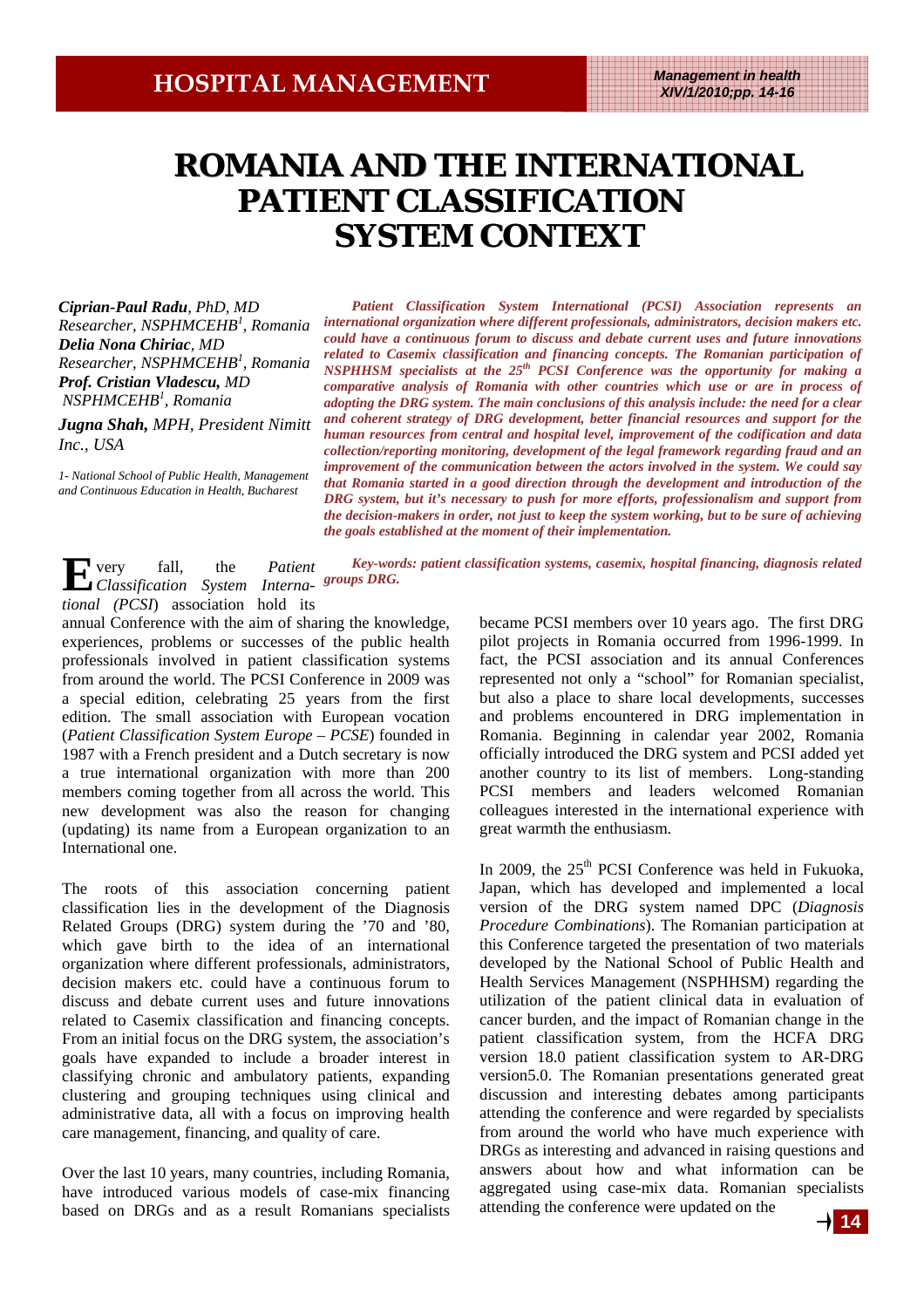*Management in health* 

progress being made in other countries; either those who are expanding their initial case-mix works or those such as Brazil, Moldova, and Mongolia who are taking their first steps with studying and implementing casemix concepts.

A comparative analysis of Romania with other countries which use or are in process of adopting the DRG system allowed us to drawn several conclusions:

**1.** Romania is a country with 10 years of experience in DRG utilization and no longer represents a country with a health system at its beginnings in DRG utilization. From 2000 to 2010, Romania has worked hard to gain much experience during which most of the actors understood the essential parts of the system. However, what appears to be missing at this moment in Romania is a clear vision about future developments. Some potential development directions could be the followings: an emphasis on equitable hospital financing based on DRG, improved accuracy of the patient classification system, an improved monitoring system, increased hospital efficiency etc.

Unfortunately, the lack of a clear strategy and action plans for 2007-2009 led to a stagnation within the system, an ignorance of its benefits (better transparency, payment based on results etc.) and an accentuation of its weak aspects (changing the reported hospital morbidity, increasing the erroneous reports, the tendency to fraud the system through increased patients and Case Mix Index - CMI, quick discharges or transfers of the patients etc.).

**2.** Ongoing DRG system development and refinement activities require important resources, that are not only financial, but also human - human resources, both at the central and hospital level are a necessity to see the next level of benefits from DRGs in Romania. From this perspective, it is clear that the lack of good knowledge, at the hospital level, regarding the diagnosis and procedures coding made possible this important change in hospital reported morbidity in 2008-2009. For example, in Romania, in 2009 for the ENT department, the most frequent DRGs were for "Intubation" instead of the usual ones for "Tonsillectomy" and "Adenoidectomy". Others countries' experience shows that it is necessary to implement a good system of training and continuous education in the field of the diagnosis and procedures coding. This aspect is more important in countries like Romania where there is no formally recognized "coding profession" leading to physicians and nurses responsible for coding. With no formal training, with frequent staff changes, and with coding and system changes, it is difficult for these individuals to maintain and increase their knowledge yet if coding drives payments, then this becomes critical to invest in – either in terms of training existing physicians and nurses, or in creating a coding profession concept in Romania. Creating a more formalized training system could also serve as the basis for 15 the improvement and local adaption of the ARDRG

classification system to better reflect Romanian hospital reality.

**3.** There are some prerequisites for obtaining correct results in hospital financing using the DRG: the complete transparency of hospital funds allocation and the existence of a clear policy with defined objectives and long term goals regarding hospital financing. The actual situation in Romania meets few of the presented prerequisites, being encumbered by some local particularities:

- There is not yet a system for calculating the local costweights for the DRG groups;
- The policies of hospital reimbursement and tariffs establishment are more attached to the "historic model" rather than to objective criteria for hospital resource allocation;
- The current laws and regulations in place give hospital managers incentives to increase their CMI in order to preserve their position;
- The National Health Insurance House (NHIH) funds are profoundly affected by the global economic crisis etc.

Consequently there are several voices within the health care system which question the utility of the DRG system for hospital financing, considering that there is a lack of some clear objectives which could led to a better hospital efficiency and an improved quality of serviced for the patients.

The experience of other countries where the DRG system works and produces good results shows that it is compulsory to have strong institutions involved in hospital reports monitoring and to develop a clear set of regulations regarding the entire process of documentation, classification, coding, data processing and collection of patient level clinical information. These aspects are more important in the countries where are functioning several firms specialized on hospital revenue maximization through the DRG system. Consequently, it appears a competition for hospital morbidity adjustment rather than for better and high quality hospital services. Meanwhile, it's recommended that mechanisms for involving hospitals in monitoring and evaluating their own activities be developed as it's clearly in each hospital's best interest to have a robust and fair resource allocation system. Because the total budget of NHIH for hospitals care is capped, the allocation of more funds towards the hospitals with increased CMI (due to erroneous/frauds reports) cuts the availability of funds for the remaining hospitals.

Monitoring and evaluation activities must be enhanced together with the development of clear rules regarding DRG "fraud". Both the U.S. and EU countries are using the DRG system together with clear penalties for hospitals which don't apply correct coding rules and standards, or those who report patient level data that doesn't